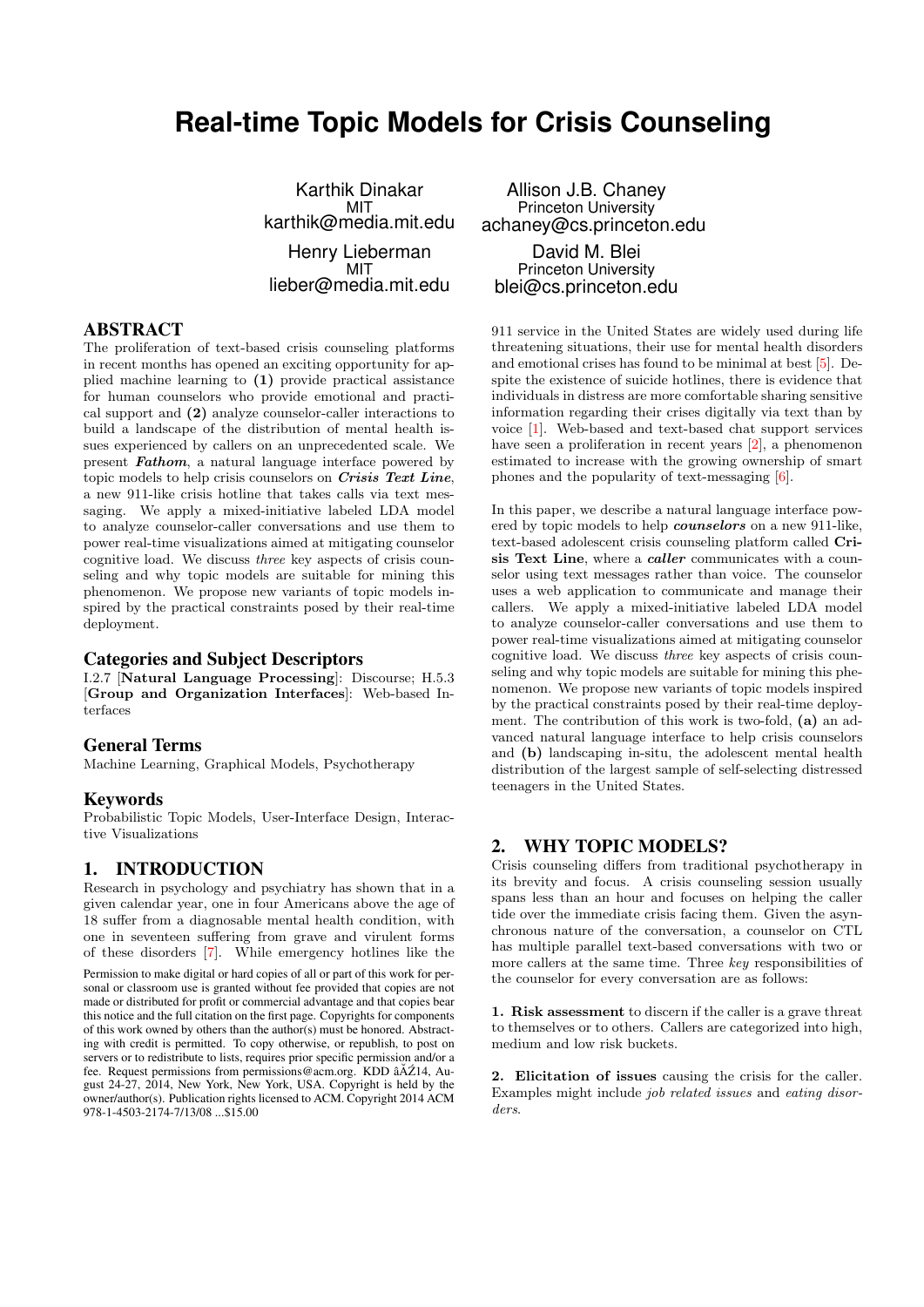| Actors & Conversations                 |           |
|----------------------------------------|-----------|
| $#$ Unique Counselors                  | 214       |
| $#$ Conversations in total             | 8106      |
| $#$ Messages by counselors             | 469,849   |
| $#$ Messages by callers                | 412,050   |
| <b>Counselor Messages</b>              |           |
| Total $#$ of words                     | 6,787,627 |
| Mean $\#$ of words/message             | 14.44     |
| Standard Deviation $\#$ words /message | 6.99      |
| <b>Caller Messages</b>                 |           |
| Total $\#$ of words                    | 4,363,010 |
| Mean $\#$ of words/message             | 10.5885   |
| Standard Deviation $\#$ words /message | 4.5       |

Table 1: The CTL corpus. The counselor uses a web-app based chat interface to communicate via text messaging with a caller using a cell phone. This data was gathered over a span of six months since the launch of CTL.

3. Projection of empathy and formulation of an action plan to make the caller feel their plight is understood and their difficulties acknowledged; an action plan of simple steps to help the caller tide over their crisis.

The order of these facets in a conversation was found to not be linear - callers varied in how quickly they opened up to counselors; risk assessment in many cases happened in multiple stages of the conversation, while multiple action plans were needed for callers facing a complex distribution of issues. Following are some of the reasons why topic models are well-suited to model this phenomemon:

(a) Capturing topic co-occurence and their proportions: A given conversation is always a distribution of issues, events, and high-level issues. For example, the utterance "My dad always hits me" has abuse as the issue, with hitting as the event and father as the entity in question. Futhermore there are multiple issues in every conversation. For example *cutting* and *anxiety* frequently co-occured together, as did job related issues, health-care coverage loss and depression. Several of the issues deemed relevant by prevention science psychologists that are worth extracting from a personal crisis account are complex and abstract notions such as jealousy and feeling overwhelmed which have a wide variation in verbiage. Recent work has shown that capturing related issues and issue proportion in such personal accounts outperform traditional discriminatory models such as gradient trees and support-vector machines, underlining the power and flexibility offered by topic models to model the latent structure of such a dialogue [\[4,](#page-3-5) [9\]](#page-3-6).

(b) Large scale, fast annotation with experts in the training loop: The emic qualitiative approach [\[8\]](#page-3-7), an established technique for deep analysis and annotation of a corpus, is very useful but expensive and time-consuming. In our work, we use emic coding on a random sample of 500 conversations to formulate an initial list of issues in the conversations. A labeled LDA model so trained against this labeled set was applied to the whole corpus to generate tentative labels for all the conversations. We adopted a mixed-initiative approach to training a final labeled latent Dirichlet allocation (L-LDA) model against this seeded la-

beled set, with prevention science experts providing refined labels, choosing topics they deemed most salient and assigning topic names after fitting the model.

Topics models are well suited to capture issue co-cooccurence and their proportion and also yield themselves rather elegantly to mixed-initiative training with experts in the loop. We describe these approaches in detail in related earlier work [\[4,](#page-3-5) [3\]](#page-3-8). Our approach of involving experts in the training loop to embed their judgment of the saliency of issues being modeled from the corpus assumes importance since the models being trained are meant for real-time live deployment.



Figure 1: Human-in-the-loop labeled LDA. Experts assist with the parts shown in red: they provide labels for the training data, decide how many topics are needed, and assign topic names after fitting.

### 3. HELPING THE HELPERS: FATHOM

We now present Fathom, a prototype interface to help counselors. Fathom mimics the real Crisis Text Line (CTL) interface in its core functionality, with real-time conversations between a counselor using the interface and a caller using SMS text messaging. We created a demonstration of this system with fictitious data.<sup>[1](#page-1-0)</sup>

We use topic models to help counselors assess the urgency and emotional content of each conversation. First, we trained a labeled LDA topic model on 412,050 CTL caller messages from 18,712 conversations initialed by 8,106 callers. Figure [2](#page-2-0) shows examples of probabaility mass assigned to a caller's messages. Prevention Science psychologists made this a mixed-initiative process [\[4\]](#page-3-5); these experts provided labels for the training data, decided how many topics were needed, and assigned topic names after fitting.

Holding these topics fixed, we assign topic membership to each new message as it is recieved. The topic distribution can then be viewed in various ways for a given conversation, as shown in Figure [3.](#page-2-0)

These vizualizations are embedded in the full Fathom interface, shown in Figure [4.](#page-2-1) They allow the counselor to navigate conversation histories and get an immediate sense of the relevant issues when switching between conversations.

We evaluated the Fathom interface against a control that omitted the topic modeling. All seven participants had undergone training as crisis counselors; three of the participants were counselors on CTL. Through their answers to survey questions, the counselors indicated that the visualizations were useful for summarizing the conversations, and

<span id="page-1-0"></span>1 <http://stopdbully.media.mit.edu:4345/>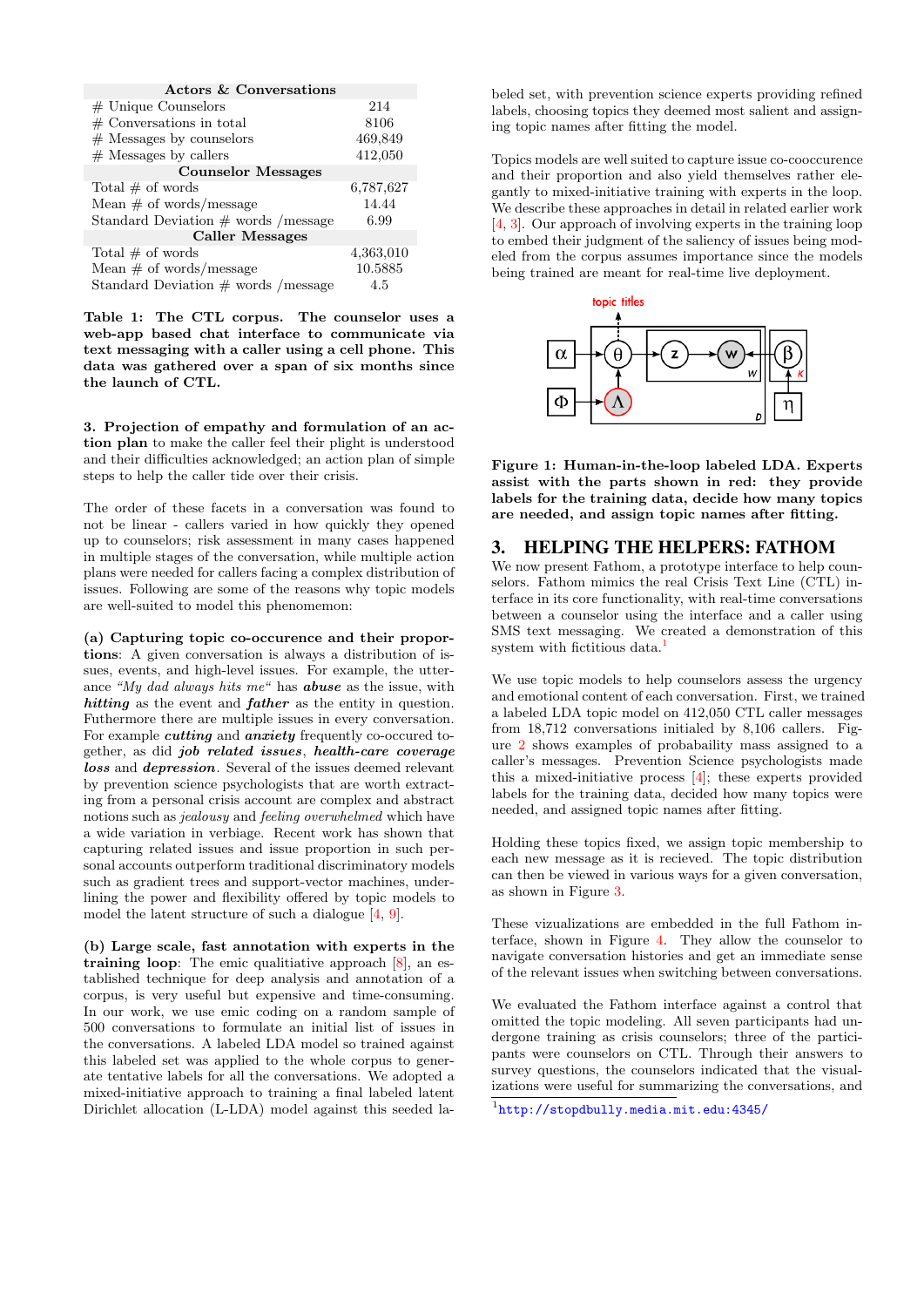

<span id="page-2-0"></span>Figure 2: The relationship between example conversation text and the topic model. Words in the conversation each make a contribution to buckets representing topics. In the Fathom interface, a significance threshold is set by the counselor, allowing topic assignment below that threshold to be hidden.



<span id="page-2-1"></span>Figure 4: Fathom interface, showing a panel to navigate conversations on the left, a vizualization pane in the center, converstion history on the right, and live conversations with two callers in the lower right.

allowed them to spend less time taking notes and helped with repeat callers. Participants indicated that the scatter plot (lower right of Figure [3\)](#page-2-0) was the most useful vizualization. While the visualizations helped a little with delevoping an action plan, we believe that we can still improve in this area. Participants were very positive about Fathom, but expressed a desire for even more functionality. Visualizing counselor notes along with conversation summaries, was a

common feedback. It was also suggested that suicide risk be prominently displayed, nomatter how dominant it might be in a conversation.

#### 4. ONGOING AND FUTURE WORK

We plan to include the 469,849 messages from 214 counselors in the Crisis Text Line (CTL) data set. These documents can be used to provide more detailed summaries, and also to recommend an action plan based on past situations and their corresponding actions.

Ideally, we would model the caller/counselor interactions more explicitly. This would give us a sense of the impact of a proposed action, and allow us to make real-time predictions in a caller's response to a draft of a counselor message before it is sent.

Prior to modeling the interaction sequentially, we can model the conversation generally as two parallel topic models: the first is similar to the labeled LDA on caller messages, which we have already described. The second topic model would be labeled LDA performed on counselor messages, but instead of the labels being psychological issues, they would be actions.

We can imagine that the per-message topic distributions are drawn from conversation-level topics. Additionally, these higher-level topics can impact the per-message topics of the partner topic model through interaction matrix A, which describes how much counselor action topics reveal about caller issue topics and vice versa. This relationship is shown as a graphical model in Figure [5.](#page-3-9) One possible generative process for this paradigm could be as follows.

$$
\theta \sim \text{Dir}((\phi^* * A) \times \theta^* \times N)
$$